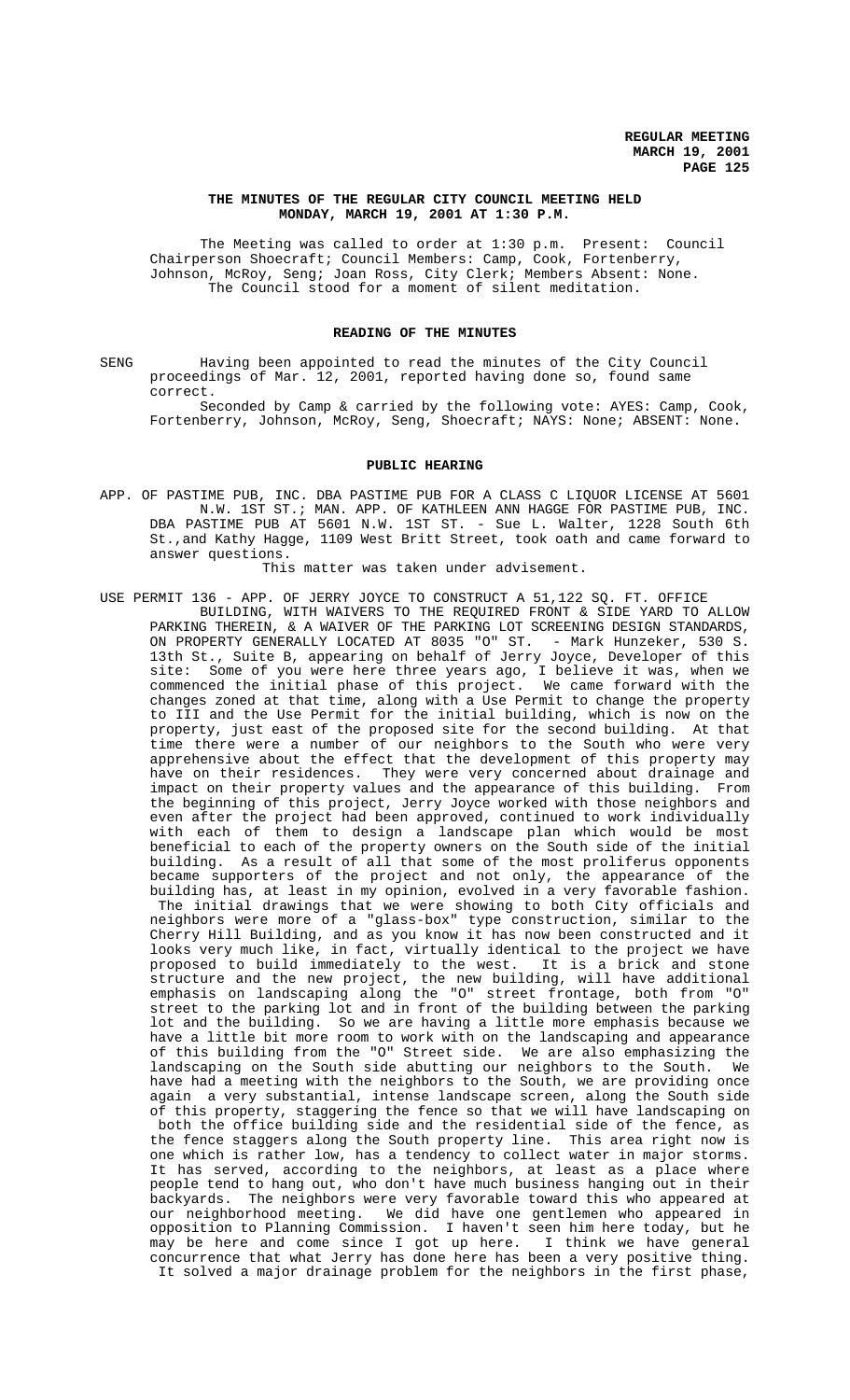we continue that solution to the drainage problem with this phase, and we think that this will finish out this area in a very attractive classy way. If there are any additional questions, I would be happy to try and answer them.

Jonathan Cook, Council Member: I have a question for staff. Do you have any idea what the right-of-way is on "O" Street here?

Nicole Fleck-Tooze, Public Works Dept.: I don't think that it is dimensioned on the plan, and I guess I would double check with Planning to see whether they know what the right-of-way is in this location.

Ray Hill, Planning Dept.: There is no additional right-of-way

required or proposed because of the fact that there is a frontage road that runs in front of this, so there was no additional right-of-way required.

Mr. Cook: The question that I would have is that when such time comes that we would expand "O" Street to six lanes, and I think it would be inevitable along this corridor, will we loose the frontage road or is there plenty of room for expansion and the continued existence to the frontage road? It looks pretty tight there and of course on Cornhusker Highway where we had a frontage road between 20th up to near the bridge, that was lost when the road was expanded and just turned into an additional lane, and I wouldn't like to see that happen here, fifteen, twenty years from now. So I am just curious about that space, if it is a concern at all?<br>Mr. Hill:

I don't know if we could answer the question, that would have to come about when they redesign "O" Street and we don't have those plans before us right now.

Mr. Cook: So there is really no . . .

Ms. Fleck-Tooze: I mean it is something we can certainly take a

look

at if you would like us to provide you a little bit more detailed, but I think we don't have any idea right now, dimensionally how that would be effected.

Mr. Cook: I just hate to be off by just a little bit and end up losing a frontage road at some point.

Coleen Seng, Council Member: Would the applicant answer that question? Mr. Hunzeker: One of the things we considered doing in this process

was vacating the frontage road and moving into that area so that we would have simply an entrance into our parking lot, coming off of "O" Street, and having additional landscaped area out in front of the building, but we had very serious discussions with Public Works about the possibility of doing that before we arrived at leaving it alone. So Public Works was very comfortable with, initially at least, with the possibility of vacating that frontage road entirely, much less, needing it for additional right-of-way. There is a median that runs between the existing frontage road and the east bound lane of "O" Street, and the frontage road, it would be possible to take that entire median, which is about the width of a lane and pull the median back so that the frontage road operated as an east bound one-way and still make this project work all right. So there really wasn't any discussion with Public Works about additional right-of-way. They seemed comfortable with the right-of-way in its present configuration.

Mr. Cook: It was just something I thought if additional land is ever needed in the future, you are reducing the front yard setback just a little. On the other hand, I guess it allows you to keep the building a little further away from the residences.

Mr. Hunzeker: Actually I'm not sure there was a reduction on this particular project. Well let's see, excuse me, from 20 to 12. Mr. Cook:

Mr. Hunzeker: To place some parking out there. Yes. But the

property to the east had virtually a zero front yard setback for the building in order to move it further away from the property owners to the South. We have got a little bit more room to work with as we come west and so we are reducing it from 20 to 12 but we are not going to zero. We wanted to maintain some area out there for landscaping. So we are basically, if you follow that, if you go on to the East we are at the front property line with the building, on the property to the east.

Mr. Cook: Okay. Thank you.

Ms. Seng: I was just going to say there were lots and lots of meetings several years back dealing with this property and the idea was to try to protect the neighbors to the South, their backyards and to utilize all the property there that could be and do the push toward the north.

 Mr. Cook: That's why I didn't make the suggestion that we move the building.

Ms. Seng: That's what really . . .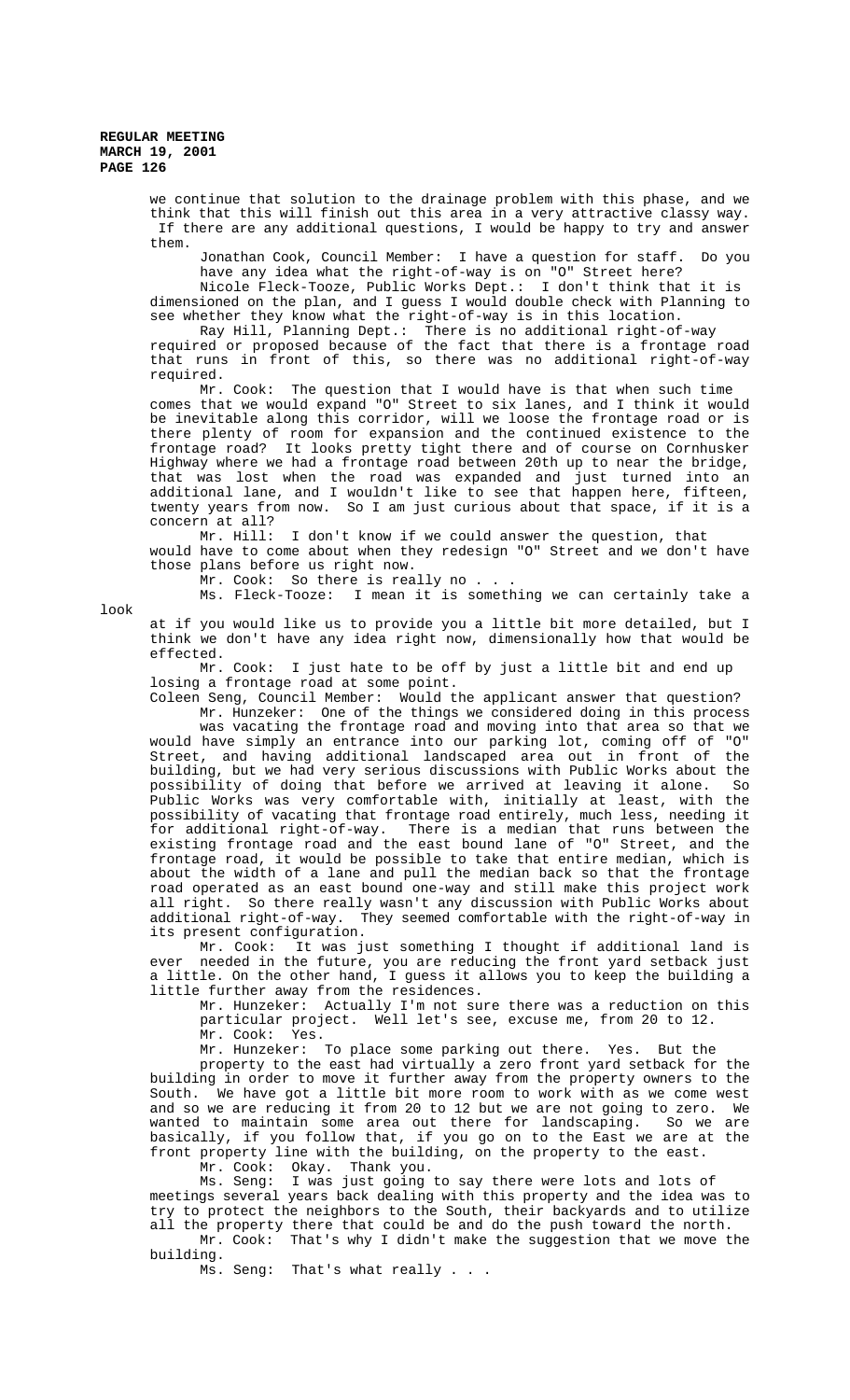Mr. Cook: Right. This matter was taken under advisement.

- APPEAL OF HEARTLAND INSURANCE POOL, INC. FROM THE PLANNING COMMISSION DENIAL OF SPECIAL PERMIT 1896 FOR AUTHORITY TO OPERATE A SALVAGE YARD ON PROPERTY GENERALLY LOCATED AT N. 1ST & CHARLESTON STS. - Jason Reynolds, Planning Staff: We have a letter from the applicant requesting another week's deferral on this item so that they can work out some design issues with staff and with the Nebraska Dept. of Environmental Quality. This matter was taken under advisement.
- APPEAL OF ARLON E. & CORRINE D. BARTELS, DALE & JENINE M. MEINER, DEANNA MUMGAARD, MARY MUMGAARD, DAVID WATTS, DRENNEN WATTS, M. LAIMONS IESALNIEKS, & LARRY & DENISE MAACK, FROM THE PLANNING COMMISSION APPROVAL OF SPECIAL PERMIT 1892 AUTHORIZING QWEST WIRELESS L.L.C. TO CONSTRUCT A 123' TALL PERSONAL WIRELESS FACILITY WITH ASSOCIATED GROUND EQUIPMENT & A WAIVER OF THE FALL ZONE REQUIREMENT ON PROPERTY GENERALLY LOCATED AT N. 7TH ST. & FLETCHER AVE. - Jennifer Dam, Planning Staff.: I received some additional information from Qwest today. I understand it had been submitted last week while I was out of town. The first piece of information is a structural analysis of the Western Wireless Tower. Their analysis indicated that it would not support the weight of their antenna for co-location. We had our structural engineer review that this morning.

 He determined that their engineer had used an 85 mph wind speed and the standard for the Lincoln area is an 80 mph wind speed. The understanding was that the engineer who conducted the analysis, used the 85 mph wind speed because that was what the tower was originally designed for. He wasn't trying to "pull the wool over on us" or anything. Anyway that engineer was going to rerun the analysis and hope to have an answer to us but probably not until 2:30 p.m. this afternoon. So I can't answer the question of whether or not the tower that could potentially co-locate on

 would be structurally sound enough for them to co-locate on. Additionally, Qwest has provided three coverage maps that show the difference in coverage of no tower, the proposed tower and if they had colocated on the Western Wireless site. I'll be glad to share these with you. I am certainly not a technical expert so I can't review these and give you a technical opinion. I understand that Qwest is here if you have technical questions, you could probably ask Qwest those questions. I know the City Attorney's office has been talking with RF engineers about the possibility of evaluating information such as this, however they have been unable to secure the services of anybody to date. Where exactly that is in the process, I don't know. I thought Mr. Huggenberger would be here, but I don't see him, so he has been working on it and he would be the better one to ask those questions.

Jerry Shoecraft, Council Chair: Based on what you have told us today, are you still recommending that we delay another week or what?

Ms. Dam: Since I don't know whether or not the Western Wireless Tower is of structural integrity, I would recommend delay for a week so we can determine that information. Again, Qwest is here and they could answer any questions that you have on this additional information that they provided and you can determine if it is sufficient for your needs.

# Mr. Shoecraft: Was your denial based on that analogy, analysis though?

Ms. Dam: The recommendation of denial was based on several factors including the lack of technical information which showed that colocating on another tower within a half mile was feasible.

Mr. Shoecraft: Along with .

Ms. Dam: Along with the goals of the comprehensive plan that show . . .

Mr. Shoecraft: Is this analysis likely to change your opinion

besides not being in conformance with the comprehensive plan.

Ms. Dam: The structural analysis, if it turns out that the existing tower is not structurally sound enough to accommodate co-location, that would certainly have an impact on the review of this particular application.

 Cynthia Johnson, Council Member: During our pre-council you had made some comments there was other information that was omitted in this and the applicant brought forward the comment that they had prior

submitted that information because they have been doing a lot of different cell towers. Are you comfortable with that now because that was a concern that you had at that pre-council?

Ms. Dam: The applicant did not provide all of the information that we had asked for. They have provided additional information that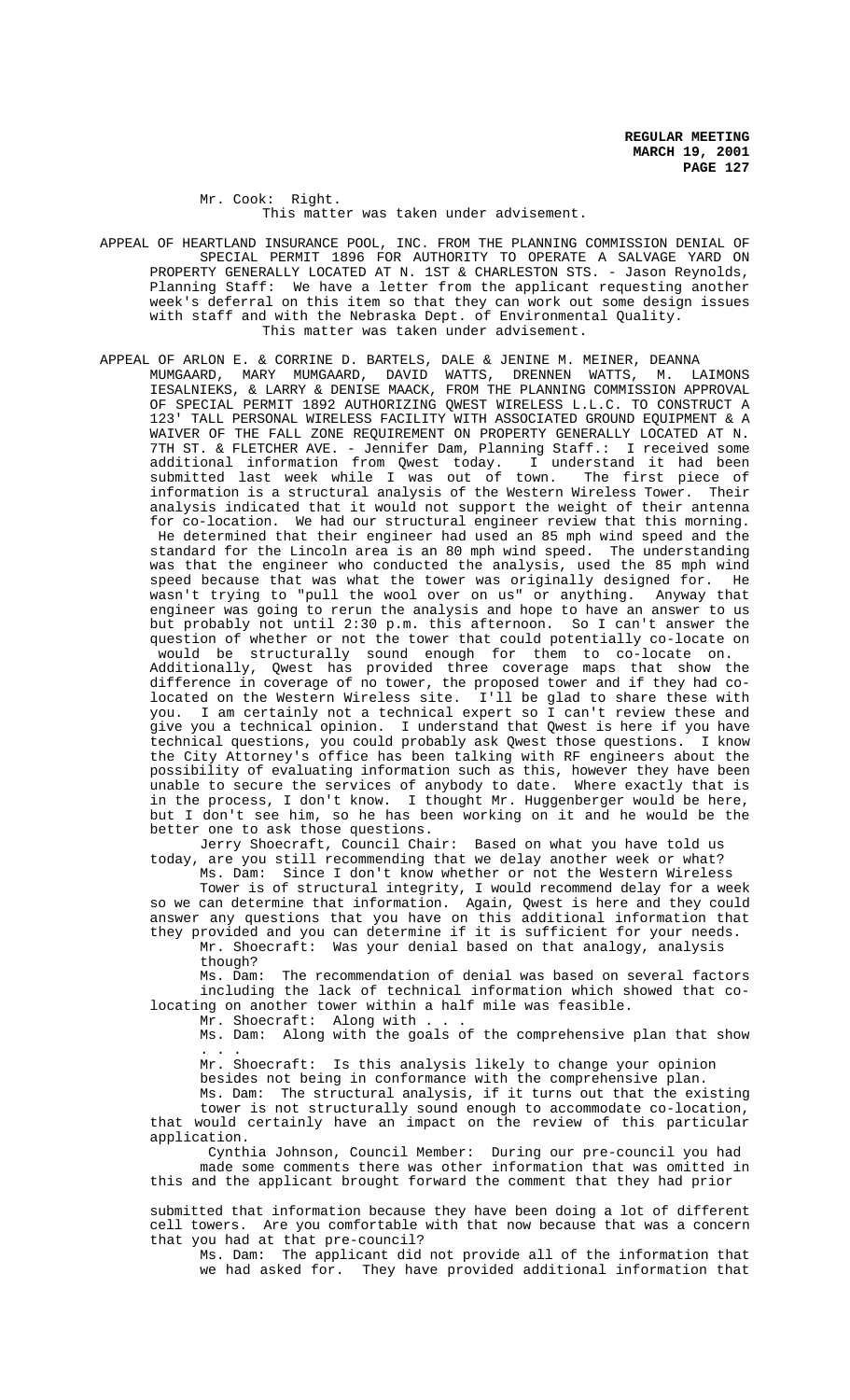again I would be glad to share with you, that shows their coverage of the two sides. Again, I am not a technical expert, so I am not in a position to analyze whether or not this information is sufficient to show whether co-locating would be technically feasible, or not technically feasible.

Ms. Johnson: So you are comfortable with all the information, because that is one of the basis of your denial was that you didn't have all the information you needed?

Ms. Dam: Again, this is information that I would pass on, be glad to pass on to a technical expert, if we were able to secure the services of one. I think it shows what I was asking for. There are some additional pieces of information that I have asked for that they have assured me earlier today they would be willing to provide us. They thought that they had previously provided it, they had not, there was a mis-communication there. So I think that we should have enough information to be able to make a judgment.

Mr. Shoecraft: Are we going to run into this situation with future towers, locations, meaning -- do we have the people within city government to analyze the technical data?

Ms. Dam: We do not have people in city government who are experts on RF evaluation to analyze this data. We have been trying to secure the services of somebody who could make that analysis. To date, we have not been able to do that.

Mr. Shoecraft: So are we going to have to do that on every cellular application?

Ms. Dam: The wireless ordinance has been in effect for over a year now and as I was discussing with Qwest earlier today, this is the first case that has come up where there has been a question about the technical data. As I presented to the council two weeks ago and the pre-council, we have had over 43 applications in that little over a year period. So I think that it shows that this type of conflict is really pretty rare.

Mr. Shoecraft: So is that type of analysis going to outweigh the effect that a cell tower would have on a rural/urban neighborhood setting in its character? Are we going to take in all those factors to make a decision? That's why I asked earlier, is that analysis alone going to change your opinion or your recommendation of approval or denial?

Ms. Dam: Without the analysis, I really can't answer that question.<br>Mr. Shoecraft: Because when I was looking at your Mr. Shoecraft: Because when I was looking at your<br>recommendation of denial was based on say four or five points and denial was based on say four or five points and most of those points were in regards to the comprehensive plan.

Ms. Dam: Several of those points were in relation to the

comprehensive plan and several of those points were specifically in relation to the criteria established in our Zoning ordinance. A lot of that was based on the technical information. I apologize, I need to flip through my report to look at the specific points.

Mr. Shoecraft: So we as a body are continuing to need to look at the analysis along with the other factors as far as the compatible performance with the plan and the neighborhood settings.

Ms. Dam: Correct. I think there are a variety of factors that need to be addressed in making a recommendation on any of these sites. And I think that it needs to be a combination of those factors and not<br>just one. Jeff Fortenberry, Council Member: Who is doing this rejust one. Jeff Fortenberry, Council Member: analysis of the technical data to insure that co-location, I believe on Western Wireless Tower . . . is that correct?

Ms. Dam: Right. The structural analysis is being reviewed by the structural engineer that the city uses through the Building and Safety Dept. That is King Little, he is a local structural engineer, who will make a determination after we have additional information from the structural engineer that Qwest provided to determine on the structural integrity of that tower. At this point, as I said, we don't have anybody retained to analyze this additional information that Qwest provided today. Planning Staff would certainly be willing help facilitate acquiring those services, if the Council so desired. But if you want to look at this information and make a determination, if you feel that the information provided was sufficient. Qwest does have people here that could explain

the technical details.<br>Mr. Fortenberry: What type of analysis on that information? Is that coverage?

Ms. Dam: Right it is radio frequency analysis, which is the coverage that is provided by the different cell sites based on the latitude, longitude, the type of antenna and height.

Jon Camp, Council Member: I would like to follow up on what Council Chair Shoecraft was asking and that is, as you go through those analysis and reports and all, what factors might there be that would alter your decision, or Planning Depts. decision, and I guess in particular, are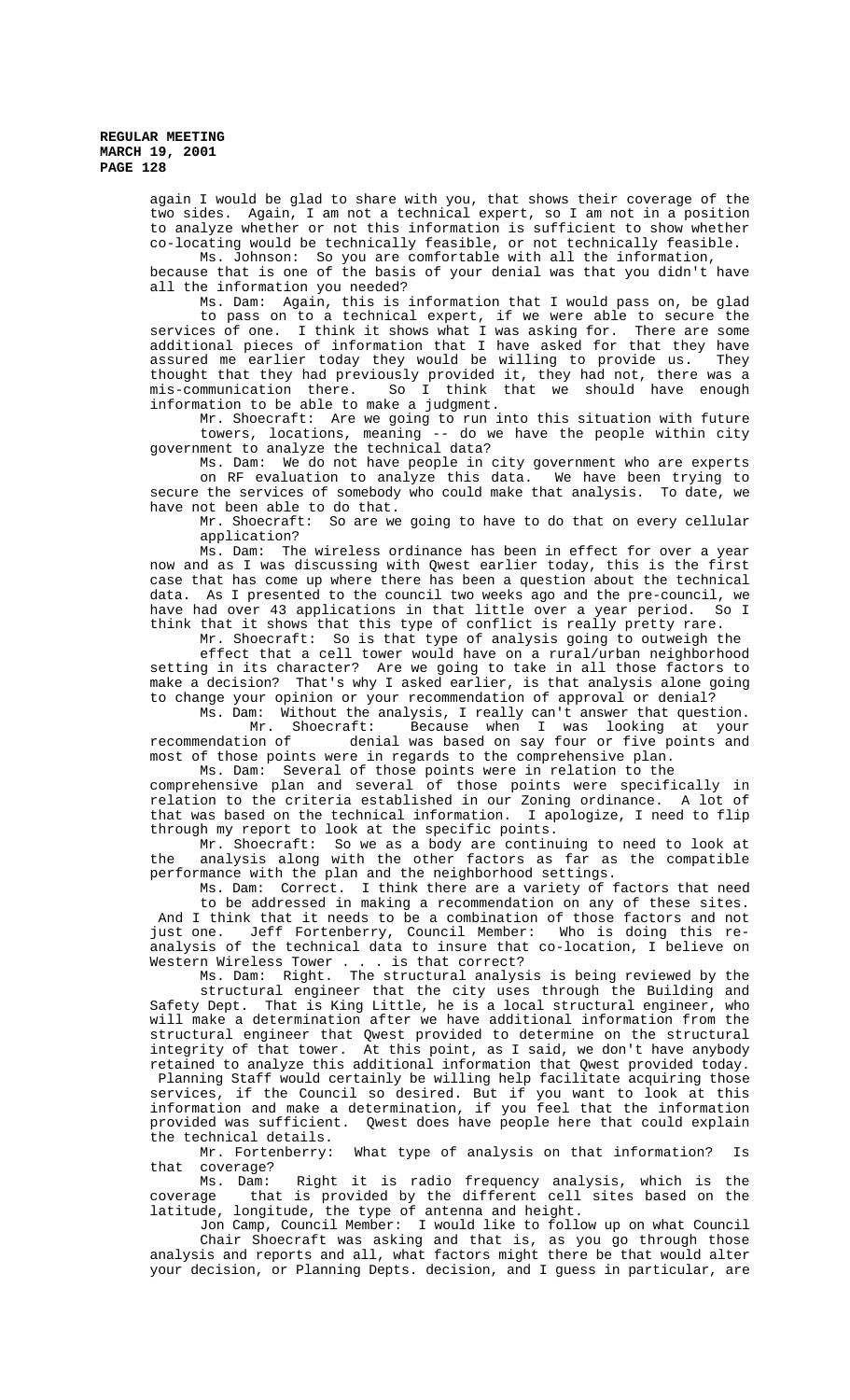we, let's take the 80 miles, vs. 85 mph wind standard? Is there something there and perhaps I need to defer to the Qwest representatives, but let's say that their engineers come back and say well, possibly 80 mph, it is marginal or whatever? But, there is a risk factor and I don't know what the equipment costs, does that create liability of the City's part?

Ms. Dam: Our ordinance requires that the TIA, EIA2-22F standard be followed for structural design of the towers. For Lancaster County

a wind speed of 80 mph is specified in those standards, with ½ inch of radial ice. The structural engineer who performs the analysis that Qwest submitted to us today, used an 85 mph wind speed, so the structural loads that were put on the tower were more intense than the requirements of our ordinance. That is why our structural engineer asked for a re-analysis of that data to determine whether or not the tower would fail structurally at 80 mph. That is the information I am waiting for, that type of a determination. There may be a margin in there of engineering error, but I don't know. I don't have that information available to me at this point in time. Once I do, I will be happy to present it.

Mr. Camp: And part of my question on that particular point is one of safety, if there were a marginal situation, we had a heavy wind storm or something, and the tower went over, you've got not only equipment damage but potentially life and safety. The second question I was going ask is we are dealing in an area where we did pass our own ordinance but we have also got, as I understand it, some federal standards on locations for telecommunication towers and they encourage competition. How do those layer over ours and what does that do to us as we consider the Planning Department's recommendation?

Ms. Dam: The federal standards essentially allow governments to retain their zoning authority. However, any recommendation of a denial needs to be made in writing and based on findings of fact. We cannot discriminate based on the type of carrier. For example, we wouldn't be able to say we don't like whatever service. We can't say, we've got enough here. We have to allow entry into the market. We can't create barriers to entry and we need to process applications within a reasonable period of time. I think where you might find the difference between interpretation on the ordinance would be the type of coverage this provided and whether it has to be seamless coverage or whether some coverage is adequate.

Mr. Camp: You mentioned one of those factors in there was the timeliness of the review.

Ms. Dam: That's correct.

Mr. Camp: Are we running into any time considerations here because this one has been on the drawing boards for awhile.

Ms. Dam: This one was submitted in December and had Planning

Commission review in, I will have to look at the fact sheet here. It had Planning Commission hearing on 1-10 and 1-24 and it was introduced here on February 12 and had Public Hearing Feb. 26th here.

Mr. Camp: We should be alright there.

Ms. Dam: I think we are within a reasonable period of time.

Mr. Camp: The last question I have is as you have reviewed our

ordinance, the federal overlay and so forth and then as I consider some of the neighbors and all who have contacted me and their concerns about aesthetics and all, as I am thinking this through more and more, it sounds like other than trying to encourage the co-location of towers and equipment, that beyond that, we as a City, do not have a lot of discretion as far as aesthetics is concerned. Am I understanding this correctly?

Ms. Dam: I think that is, we have limited discretion to base

anything solely on aesthetics. I think there needs to be a combination of factors.

Mr. Camp: So it is really trying to encourage the co-location, so that we minimize the number of towers to someone who says, they don't like that tower, we can't just say you can't do it for that reason.

Ms. Dam: Right, that is correct.

Mr. Shoecraft: Annette's next, but we can say that we can't do it if it is not in conformance, but we feel that it has a detrimental effect on our urban/rural neighborhood.

Ms. Dam: That's true. That's true.

Annette McRoy, Council member: You said we are waiting for the analysis of the 80 mph and at first 85 mph, is Qwest's structural engineer here?

Ms. Dam: No. They are not. Our structural engineer happened to be in the building this morning and was able to review this information, contacted via telephone, Qwest's structural engineer. Qwest's structural engineer was going to call our structural engineer back

and also fax the information over the telephone, this is an unusual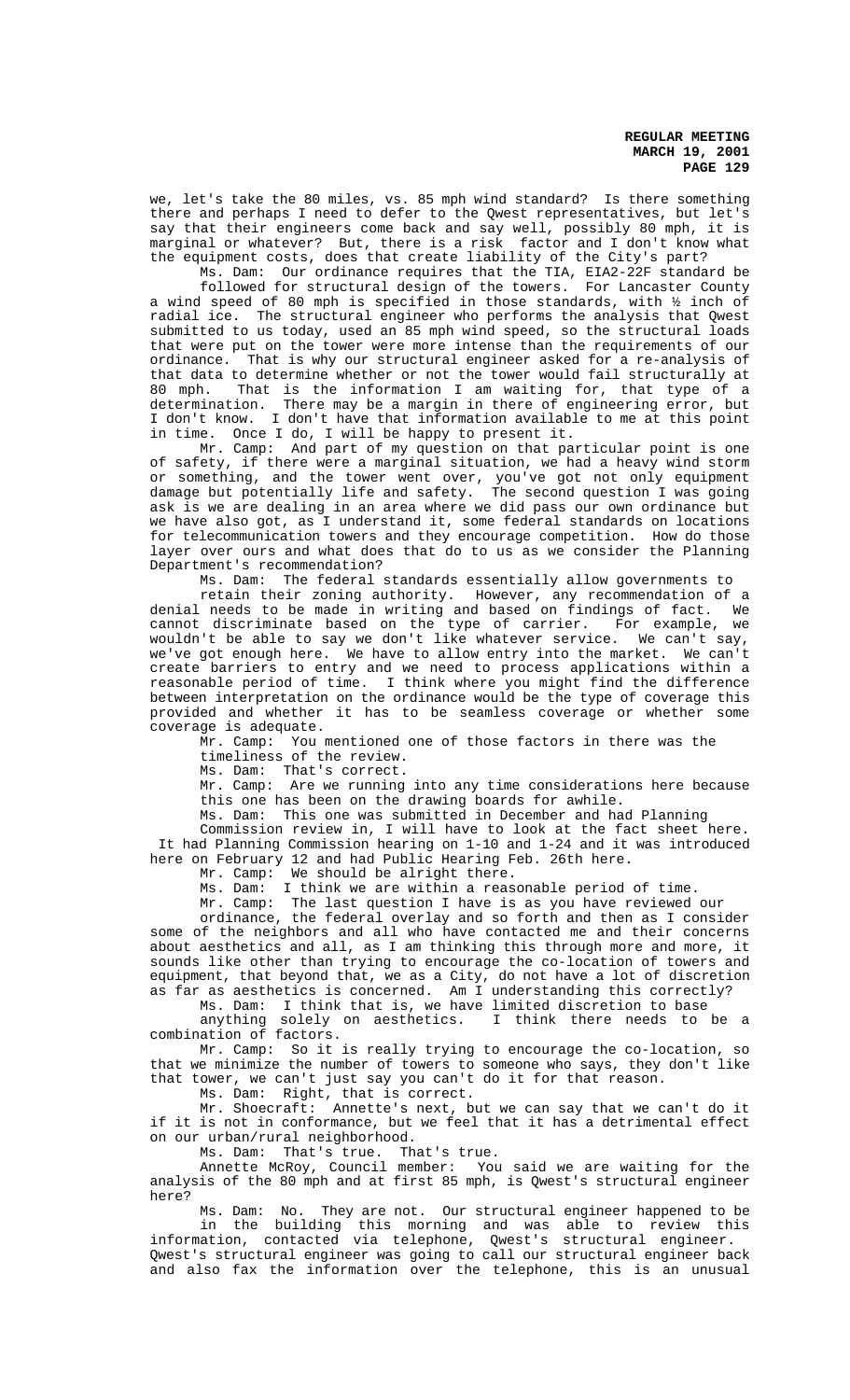circumstance and it is certainly an expedited review.

Jon Camp, Council Member: And if they had been built under our current ordinances, they clearly would have been co-locatable? Ms. Dam: All of the standards that are in our current ordinance today would have been applied.

Mr. Cook: And so issues, like structural integrity would have been addressed at that time for co-location purposes? The structural problem is something new here. We did not hear about this in testimony last week. We heard about structural integrity of the Alltel Tower, but the Western Wireless Tower, that was not discussed until now.

Ms. Dam: That's correct. That is new information that has been submitted today.

Mr. Cook: And is that information there, available for us just to look at, even though I am sure that its of a technical nature that we need more input on?

Ms. Dam: It's visual, so I think it gives you a good visual picture and again representatives of Qwest are here.

Mr. Cook: Is is possible to get copies of that, or is that . . .? Ms. Dam: I have just one set.

(from audience): I have copies here.

Mr. Cook: Okay. And I guess I wouldn't mind if it is something that you have copies for us today, you have enough?

(from audience): inaudible

Mr. Cook: That would be good. I guess I'd like to hear from Qwest. Mr. Shoecraft: Well the point being is, if you are going to open up a public hearing it is a different story, otherwise, what I prefer, if we are going to delay this for a week, can we get any supplemental information that we need prior to next week and then we open it back up and have the neighbors and them and then address the issue vs. make it more of a fair process?

Mr. Cook: We discussed this. But I agree, I think that is more appropriate. I guess if we could just get copies . . .

Mr. Shoecraft: If they have some supplemental information . . .

Ms. Dam: If they want to provide it to me, I will happy to pass it on.

Mr. Shoecraft: If we delay it a week, then we digest it and we open up the public hearing again next week, where both parties can address the issues and debate and then we make a decision.

Mr. Cook: The only thing I was going to ask of Qwest was just to explain briefly, just the coverage area that they feel is a concern for our reference, but it is okay.

Mr. Shoecraft: We can do that next week. If it is a decision of the body to delay, if not, we have to open up the public hearing, if the other side is here.

Ms. Seng: I move for a delay of one week.

Mr. Cook: Second.

Mr. Shoecraft: Is that okay?

Ms. Johnson: Questions before we end this, I would like to have Dana come up before . . . I guess there are two questions I wanted to ask; one of you and then one of someone from Qwest, but since they are wanting us to wait until next week to talk to Qwest. I want to understand<br>real clearly, how the federal regulations work. Because it is my real clearly, how the federal regulations work. understanding when we looked at putting this ordinance together, we were told that federally there was going to have to be a lot before we could deny, very similar to the liquor licensing that we have had to do and based on what we have been hearing so far, is that Qwest did not provide the information that they were requesting. Now once Qwest provides the information, and it comes forward and everything is the way it should be, but it doesn't happen to fit within the comprehensive plan, is it still something that is, something we can deny that cannot become or be brought back and taken to court?

Dana Roper, City Attorney: Let me review and get you something in writing on that. Obviously, the federal regulations pre-empt a great deal of what the city can do and I think that if we find that the analysis, the engineering analysis on this structural tower, if Qwest's structural engineer is correct, that may shorten any other issues, but I guess we will wait to hear from that and depending on what that turns out, will give you what your options are.

Ms. Johnson: In this particular case where there is already two or three towers standing, can we truly state, and I am concerned about this, can we state that it has a negative impact on the surrounding area, when there is already two or three there? If that is used as a basis from our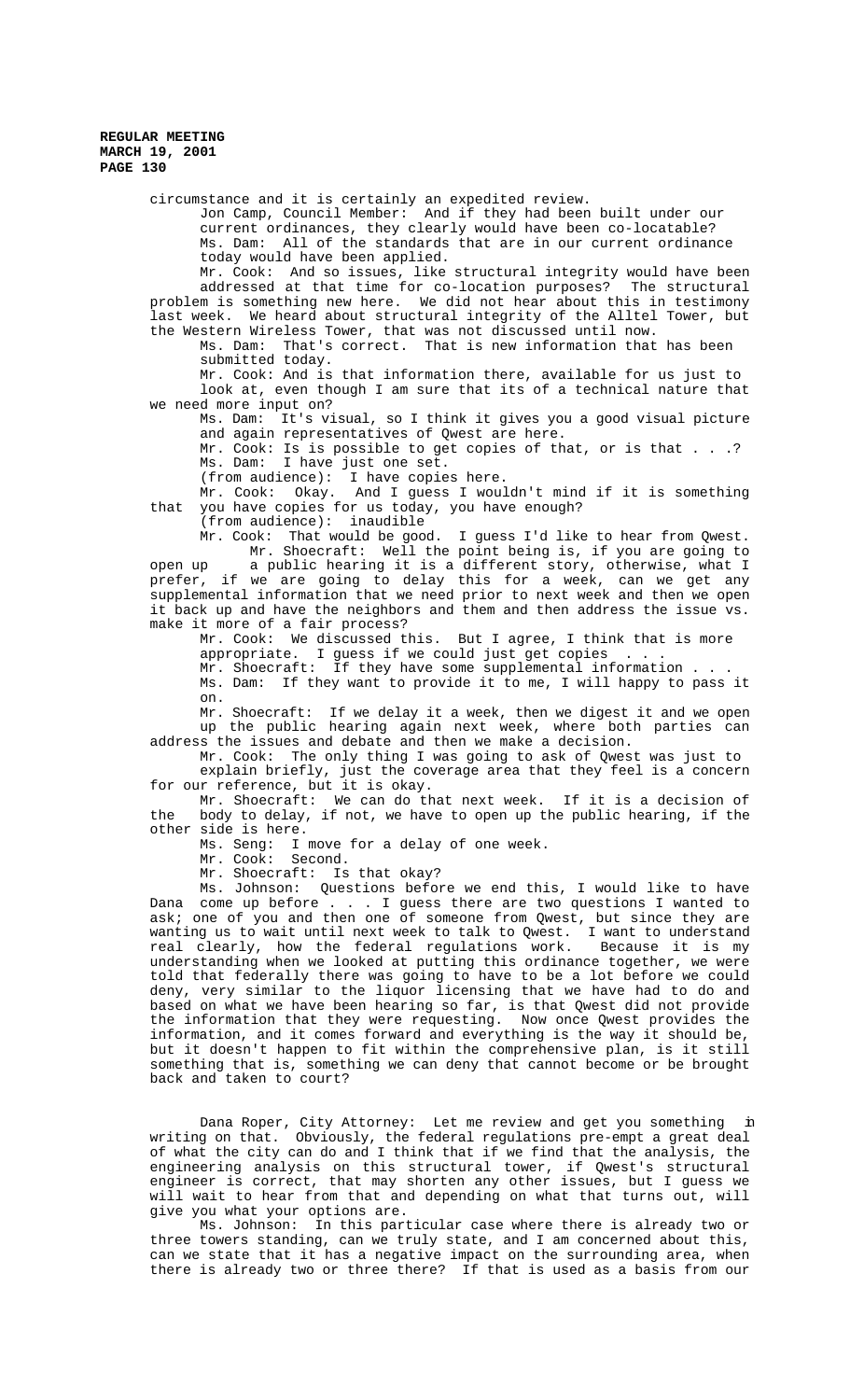comprehensive plan? I'd like to find out that too, because it doesn't make sense to me if one will, when two or three are already there. Or does one more, truly do that? I don't know. Multiple towers? Thank you.

Mr. Fortenberry: Jennifer,

Mr. Camp: Dana, if I could while you are still here, maybe while Jennifer is coming up, Jerry brought up a good point to on the effect on the rural character. As you look at that federal, could you also give us a clear indication of how that impacts our review and what the subjectivity is?

Mr. Roper: Okay.

Mr. Camp: Thank you. Do you know the age of these existing towers and what their useful life is?

Ms. Dam: I don't know their useful life. I would have to, I'm not sure if in the history I indicated the dates that those towers were approved, let me, if it is not in here, I will certainly look it up for you. The Alltel tower was approved in 1989 . . .

Mr. Camp: Do you know when that is scheduled for replacement or an upgrade?

Ms. Dam: I don't.

Mr. Camp: How can we find that out?

Ms. Dam: I can certainly call Alltel. I know that they have an application in process right now to change out antennas.

Mr. Camp: On this tower?

Ms. Dam: On this existing tower. The Cellular One tower was

approved in 1996 and the Sprint Tower was also approved in 1996. Mr. Camp: It might be helpful to find out the useful life of these towers and what type of upgrades occur to them as technology shifts. Let's say Alltel was going to pull this tower down in a year or something and could make co-locations a possibility and resolve all this so we wouldn't be losing any ground. That might be another option.

Ms. Dam: I will certainly ask the questions. I've got a couple contacts I can call.

Mr. Shoecraft: Then one last point. As we get these future

applications, obviously they have a standard regarding cell towers, but we are also supposed to look at these on a case by case basis and the fact it may happen in a particular area, aesthetics and etc., etc. That should be part of our judgement and our thought process, along with the elements or the issues, if it is in compliance and in fact, etc.

Ms. Dam: Right. That's all part of the analysis that is spelled out in our ordinance and our standards for evaluation.

Mr. Shoecraft: Is this process going to get any easier one day? Ms. Dam: I sure hope so. We are looking at making changes to the ordinance in the future and hopefully it would simplify it a little

bit.

Mr. Shoecraft: All right there was a motion to delay, is there a second?

This matter was taken under advisement.

## **MISCELLANEOUS BUSINESS**

Mike Morosin, 2055 "S" St., Past President of Malone Neighborhood Assoc., came forward regarding the tie-downs that were referred to the previous week at Council meeting located at the Lincoln Impound Lot.

 Mr. Morosin has been out to the Impound Lot and there are not any tiedowns in place.

This matter was taken under advisement.

Lynn Robeson, 5718 Adams St., sent via e-mail to each council member, Municipal Code 21.56, that he feels needs to be adopted in Nebraska.

## This matter was taken under advisement. **ORDINANCES - 3RD READING**

AMENDING SECTION 26.19.031 OF THE LINCOLN MUNICIPAL CODE TO ADD LANGUAGE

REQUIRING THE NAME & NUMBER OF THE PRELIMINARY PLAT UPON WHICH THE FINAL PLAT IS BASED TO BE SHOWN ON THE FINAL PLAT - CLERK read an ordinance, introduced by Annette McRoy, amending Sec. 26.19.031 of the LMC relating to data required on a final plat to require the name & number of the preliminary plat upon which the final plat is based to be shown on the final plat; & repealing Sec. 26.19.031 of the LMC as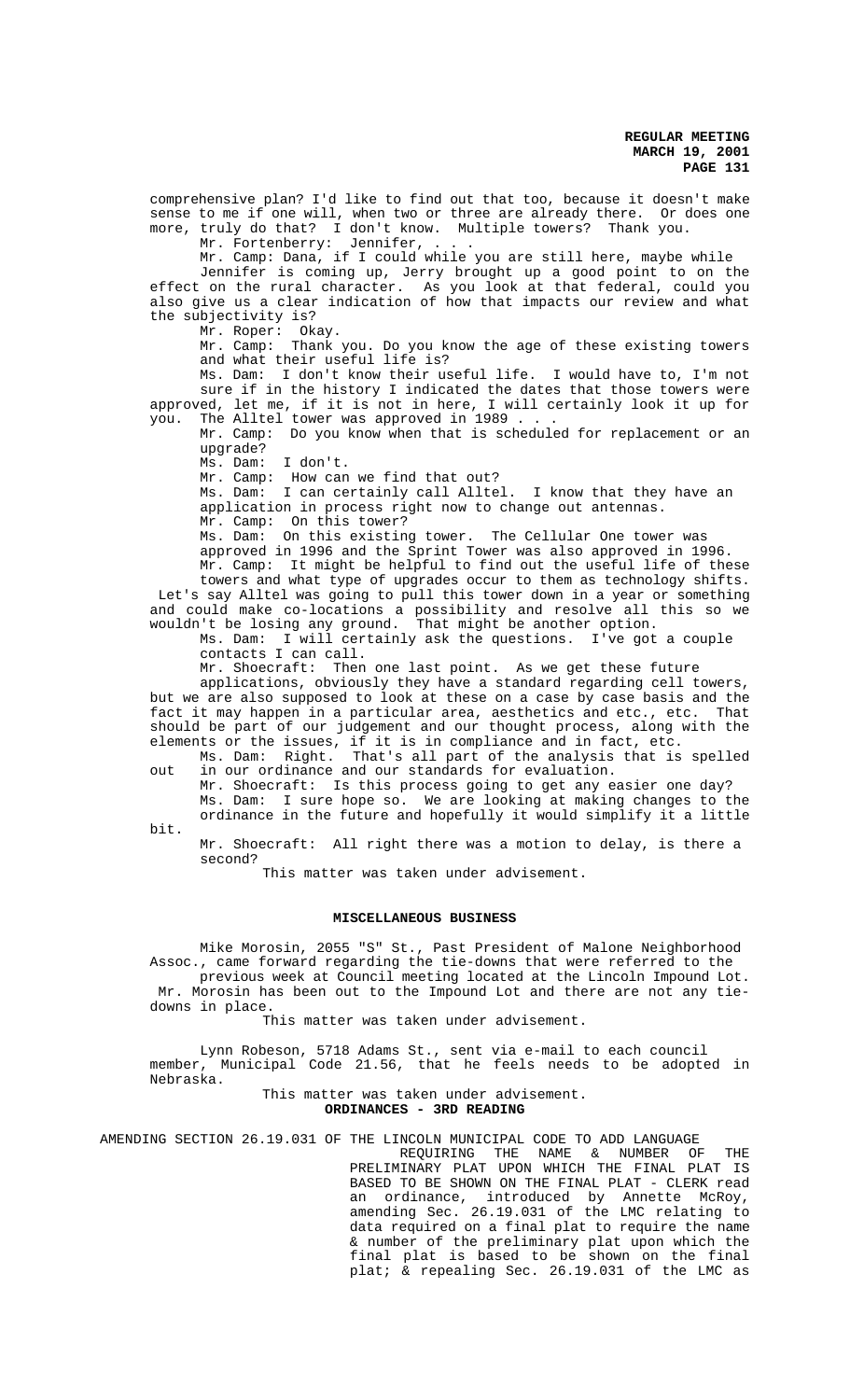hitherto existing, the third time. MCROY Moved to pass the ordinance as read. Seconded by Camp & carried by the following vote: AYES: Camp, Cook, Fortenberry, Johnson, McRoy, Seng, Shoecraft; NAYS: None. The ordinance, being numbered **#17814**, is recorded in Ordinance Book 24, Page

### **SPECIAL PERMITS**, **USE PERMITS**

SPECIAL PERMIT 1899 - APP. OF THE C.D.H. INVESTORS TO PERMIT THE SALE OF ALCOHOLIC BEVERAGES FOR CONSUMPTION ON THE PREMISES ON PROPERTY GENERALLY LOCATED AT 4947 HOLDREGE ST. - CLERK read the following resolution, introduced by Jon Camp, who moved its adoption:

A-80737 WHEREAS, C.D.H. Investors has submitted an application designated as Special Permit No. 1899 for authority to sell alcoholic beverages for consumption on the premises generally located at 4947 Holdrege Street, legally described as:

Lots 1 and 2, and Outlot A, East Campus Square

1st Addition, Lincoln, Lancaster County,

Nebraska; and

WHEREAS, the real property adjacent to the area included within the site plan for this permit to sell alcoholic beverages on the premises will not be adversely affected; and

WHEREAS, said site plan together with the terms and conditions

hereinafter set forth are consistent with the intent and purpose of Title 27 of the Lincoln Municipal Code to promote the public health, safety, and general welfare.

NOW, THEREFORE, BE IT RESOLVED by the City Council of the City of Lincoln, Nebraska:

That the application of C.D.H. Investors, hereinafter referred to as "Permittee", to sell alcoholic beverages for consumption on the premises on property legally described above be and the same is hereby granted under the provisions of Section 27.63.680 of the Lincoln Municipal Code upon condition that operation of said licensed premises be in strict compliance with said application, the site plan, and the following additional express terms, conditions, and requirements:

1. This permit approves the sale of alcoholic beverages for

consumption on the premises only in the establishment located at 4947 Holdrege Street.

2. The site plan approved by this permit shall be the basis for all interpretations of setbacks, yards, locations of buildings, location of parking and circulation elements, and similar matters.

The terms, conditions, and requirements of this resolution

shall be binding and obligatory upon the Permittee, their successors, and assigns. The building official shall report violations to the City Council which may revoke the special permit or take such other action as may be necessary to gain compliance.

4. The Permittee shall sign and return the City's letter of

acceptance to the City Clerk within 30 days following approval of the special permit, provided, however, said 30-day period may be extended up to six months by administrative amendment. The City Clerk shall file a copy of the resolution approving the special permit and the letter of acceptance with the Register of Deeds, filing fees therefor to be paid in advance by the Permittee.

Introduced by Jon Camp

Seconded by Johnson & carried by the following vote: AYES: Camp, Cook, Fortenberry, Johnson, McRoy, Seng, Shoecraft; NAYS: None.

 USE PERMIT 136 - APP. OF JERRY JOYCE TO CONSTRUCT A 51,122 SQ. FT. OFFICE BUILDING, WITH WAIVERS TO THE REQUIRED FRONT & SIDE YARD TO ALLOW PARKING THEREIN, & A WAIVER OF THE PARKING LOT SCREENING DESIGN STANDARDS, ON PROPERTY GENERALLY LOCATED AT 8035 "O" ST. - CLERK read the following resolution, introduced by Jon Camp, who moved its adoption:

A-80738 WHEREAS, Jerry Joyce has submitted an application in accordance with Section 27.27.080 of the Lincoln Municipal Code designated as Use Permit No. 136 for authority to construct a 51,122 sq. ft. office building, and waivers to the required front and side yards, and a waiver of the parking lot screening, on property generally located at 8035 O Street and legally described to wit:

Lots 60 and 61 I.T., in the Northeast Quarter of Section 27, Township 10 North, Range 7 East of the 6th P.M., Lancaster County, Nebraska; WHEREAS, the real property adjacent to the area included within the site plan for this office building will not be adversely affected;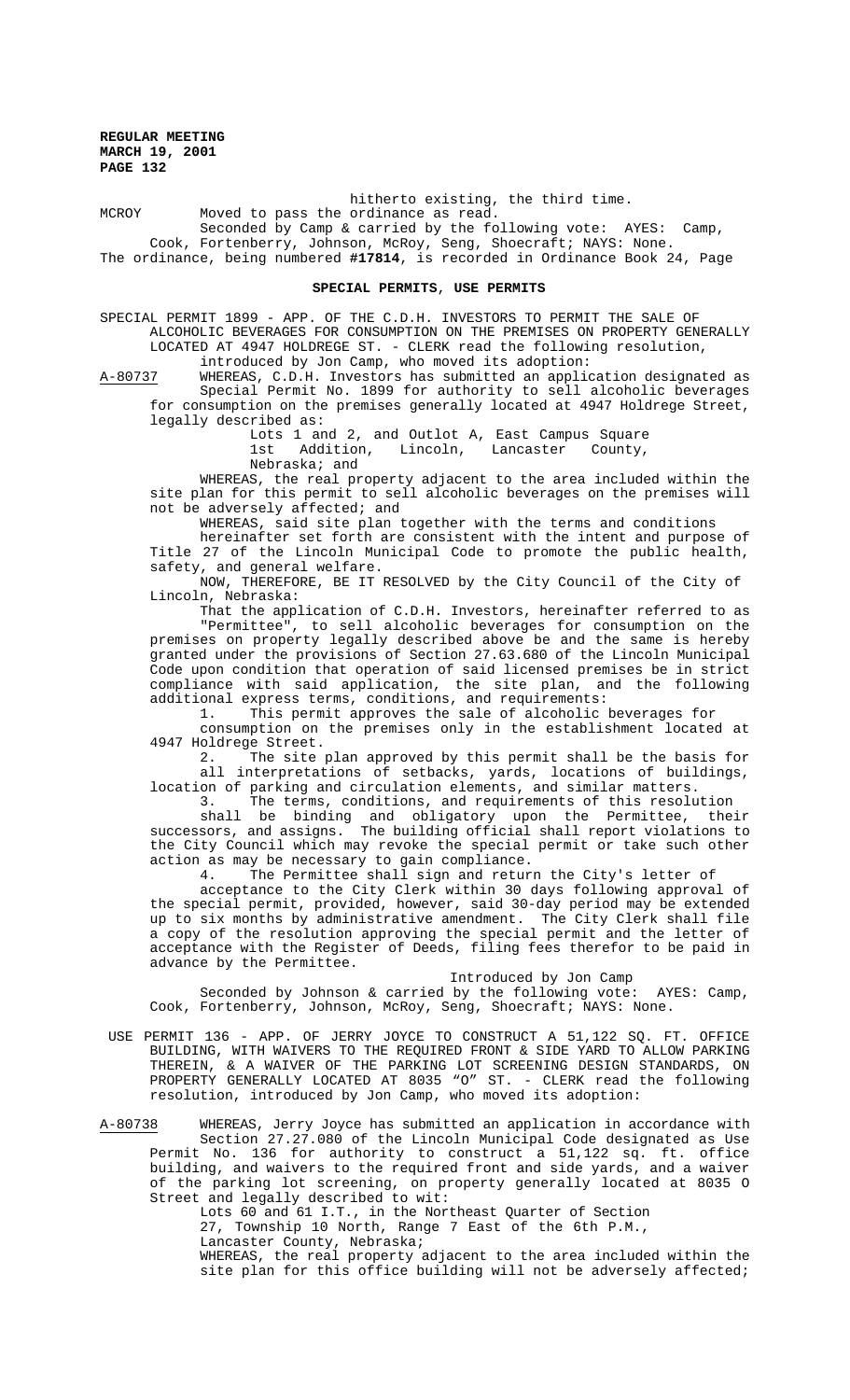and

WHEREAS, said site plan together with the terms and conditions hereinafter set forth are consistent with the intent and purpose of Title 27 of the Lincoln Municipal Code to promote the public health,

safety, and general welfare. NOW, THEREFORE, BE IT RESOLVED by the City Council of the City of

Lincoln, Nebraska:

That the application of Jerry Joyce, hereinafter referred to as

"Permittee", to construct a 51,522 sq. ft. office building on the property legally described above be and the same is hereby granted under the provisions of Section 27.27.080 of the Lincoln Municipal Code upon condition that construction and operation of said office building be in strict compliance with said application, the site plan, and the following additional express terms, conditions, and requirements:<br>1. This permit approves:

This permit approves:

a. An office building with 51,122 square feet of floor

area.

b. A reduction of the front yard from 20 feet to 12 feet and the east side yard from 15 feet to 0 feet in order to allow parking therein.

c. A waiver of the parking lot screening design standards along O Street.

- 2. Before receiving building permits:
	- a. The Permittee must submit a revised and reproducible final plan including five copies to the Planning Department.
	- b. The construction plans must conform to the approved plans.

3. Before occupying the office building all development and construction must be completed in conformance with the approved

plans.<br>4. All privately-owned improvements must be permanently maintained by the Permittee.<br>5. The site plan appro

The site plan approved by this permits shall be the basis for 3. The site from opposition of setbacks, yards, locations of buildings, location of parking and circulation elements, and similar matters.

6. The terms, conditions, and requirements of this resolution

shall be binding and obligatory upon the Permittee, its successors and assigns. The building official shall report violations to the City Council which may revoke this use permit or take such other action as may be necessary to gain compliance.

7. The Permittee shall sign and return the City's letter of

acceptance to the City Clerk within 30 days following approval of this use permit, provided, however, said 30-day period may be extended up to six months by administrative amendment. The City Clerk shall file a copy of the resolution approving this use permit and the letter of acceptance with the Register of Deeds, filing fees therefor to be paid in advance by the Permittee.

Introduced by Jon Camp

Seconded by Johnson & carried by the following vote: AYES: Camp, Cook, Fortenberry, Johnson, McRoy, Seng, Shoecraft; NAYS: None.

- APPEAL OF HEARTLAND INSURANCE POOL, INC. FROM THE PLANNING COMMISSION DENIAL OF SPECIAL PERMIT 1896 FOR AUTHORITY TO OPERATE A SALVAGE YARD ON PROPERTY GENERALLY LOCATED AT N. 1ST & CHARLESTON STS. - Prior to reading:
- CAMP Moved to delay action on Bill 01R-50 for one week to 3/26/01. Seconded by Johnson & carried by the following vote: AYES: Camp, Cook, Fortenberry, Johnson, McRoy, Seng, Shoecraft; NAYS: None.
- APPEAL OF ARLON E. & CORRINE D. BARTELS, DALE & JENINE M. MEINER, DEANNA MUMGAARD, MARY MUMGAARD, DAVID WATTS, DRENNEN WATTS, M. LAIMONS IESALNIEKS, & LARRY & DENISE MAACK, FROM THE PLANNING COMMISSION APPROVAL OF SPECIAL PERMIT 1892 AUTHORIZING QWEST WIRELESS L.L.C. TO CONSTRUCT A

123' TALL PERSONAL WIRELESS FACILITY WITH ASSOCIATED GROUND EQUIPMENT & WAIVER OF THE FALL ZONE REQUIREMENT ON PROPERTY GENERALLY LOCATED AT N. 7TH ST. & FLETCHER AVE. - Prior to Reading:

SENG Moved to delay action on Bill 01R-44 for one week and to reopen Public Hearing on 3/26/01.

Seconded by Camp & carried by the following vote: AYES: Camp, Cook, Fortenberry, Johnson, McRoy, Seng, Shoecraft; NAYS: None.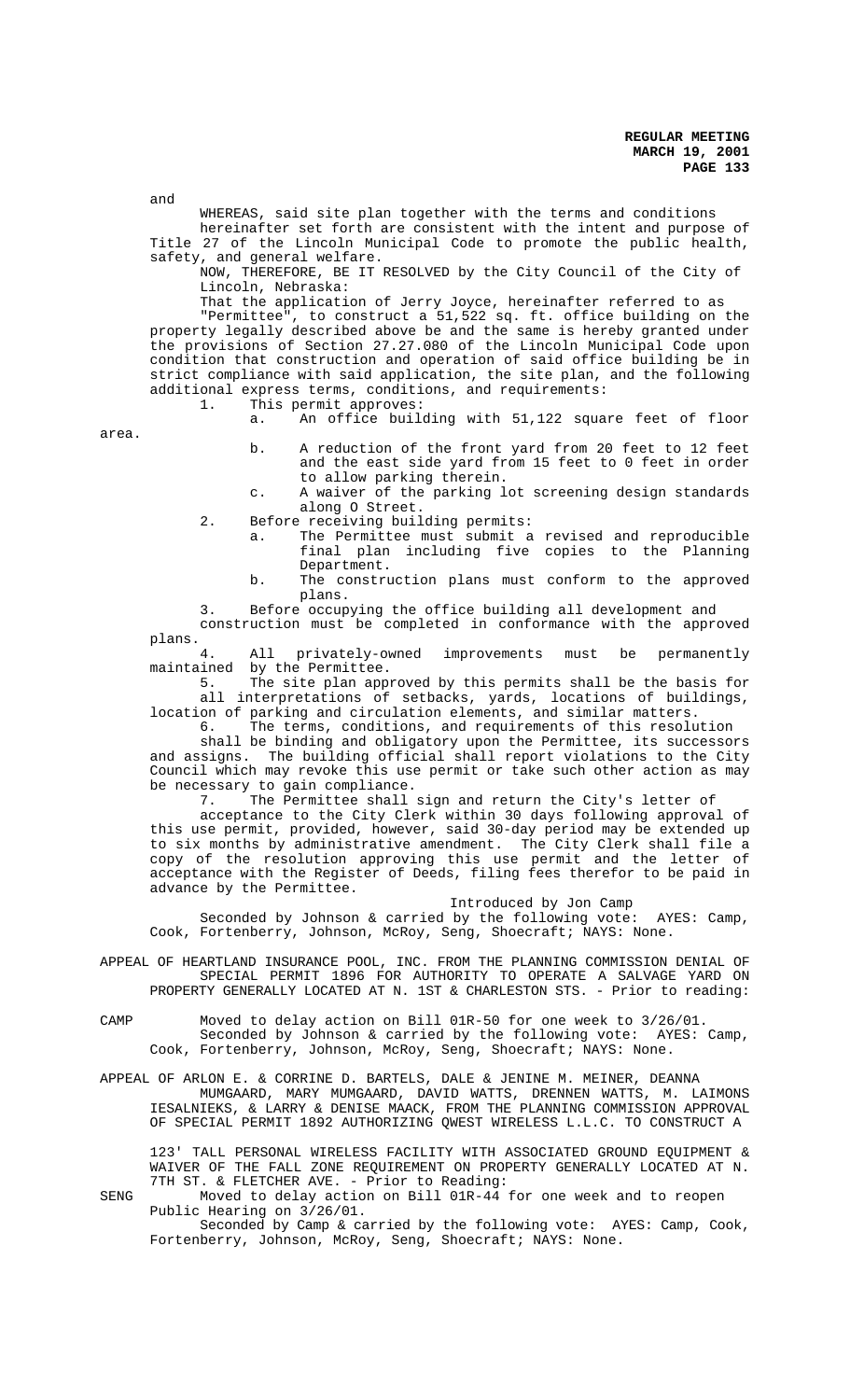## **PETITIONS & COMMUNICATIONS**

REPORT FROM UTILICORP UNITED FRANCHISE TAX FOR THE MONTH OF FEBRUARY, 2001 -CLERK presented said report which was placed on file in the Office of the City Clerk. **(#16-1)**

REPORT OF UNL-MICROBIOLOGY FOR WATER TESTING FOR THE MONTH OF FEBRUARY, 2001 - CLERK presented said report which was placed on file in the Office of the City Clerk. **(#35-01)**

#### **REPORTS TO CITY OFFICERS**

CLERK'S LETTER & MAYOR'S APPROVAL OF ORDINANCES & RESOLUTIONS PASSED ON MAR. 12, 2001 - CLERK presented said report which was placed on file in the Office of the City Clerk.

INVESTMENT OF FUNDS - CLERK read the following resolution, introduced by Jon Camp, who moved its adoption:

A-80742 BE IT HEREBY RESOLVED BY THE CITY COUNCIL of the City of Lincoln, Nebraska: That the attached list of investments be confirmed and approved, and the City Treasurer is hereby directed to hold said investments until maturity unless otherwise directed by the City Council. (Investments beginning February 26 through March 2, 2001.)

Introduced by Jon Camp

Seconded by Johnson & carried by the following vote: AYES: Camp, Cook, Fortenberry, Johnson, McRoy, Seng, Shoecraft; NAYS: None.

REPORT FROM OFFICE OF TREASURER, CITY OF LINCOLN, OF THE MONTHLY CITY CASH REPORT OF FEBRUARY, 2001 - CLERK presented said report which was placed on file in the Office of the City Clerk. **(#5-21)**

## **OTHER RESOLUTIONS**

- APP. OF PASTIME PUB, IN. DBA PASTIME PUB FOR A CLASS C LIQUOR LICENSE AT 5601 N.W. 1ST - CLERK read the following resolution, introduced by Cindy
- Johnson, who moved its adoption for approval:<br>A-80733 BE IT RESOLVED by the City Council of the BE IT RESOLVED by the City Council of the City of Lincoln, Nebraska: That after hearing duly had as required by law, consideration of the facts of this application, the Nebraska Liquor Control Act, and the pertinent City ordinances, the City Council recommends that the application of Pastime Pub, Inc. dba "Pastime Pub" for a Class "C" liquor license at 5601 N.W. 1st Street, Lincoln, Nebraska, for the license period ending October 31, 2001, be approved with the condition that the premise complies in every respect with all city and state regulations. The City Clerk is directed to transmit a copy of this resolution to the Nebraska Liquor Control Commission.

Introduced by Cynthia Johnson

Seconded by Camp & carried by the following vote: AYES: Camp, Cook, Fortenberry, Johnson, McRoy, Seng, Shoecraft; NAYS: None.

- MAN. APP. OF KATHLEEN ANN HAGGE FOR PASTIME PUB, INC. DBA PASTIME PUB FOR A CLASS C LIQUOR LICENSE AT 5601 N.W. 1ST - CLERK read the following resolution, introduced by Cindy Johnson, who moved its adoption for approval:
- A-80734 WHEREAS, Pastime Pub, Inc. dba "Pastime Pub" located at 5601 N.W. 1st Street, Lincoln, Nebraska has been approved for a Retail Class "C" liquor license, and now requests that Kathleen Ann Hagge be named manager;

WHEREAS, Kathleen Ann Hagge appears to be a fit and proper person to manage said business.

NOW, THEREFORE, BE IT RESOLVED by the City Council of the City of Lincoln, Nebraska:

That after hearing duly had as required by law, consideration of the facts of this application, the Nebraska Liquor Control Act, and the pertinent City ordinances, the City Council recommends that Kathleen Ann Hagge be approved as manager of this business for said licensee. The City Clerk is directed to transmit a copy of this resolution to the Nebraska Liquor Control Commission.

Introduced by Cynthia Johnson Seconded by Camp & carried by the following vote: AYES: Camp, Cook, Fortenberry, Johnson, McRoy, Seng, Shoecraft; NAYS: None.

ADOPTING A SUPPLEMENTAL BUDGET FOR LES AMENDING THE 2001 LES OPERATING & CAPITAL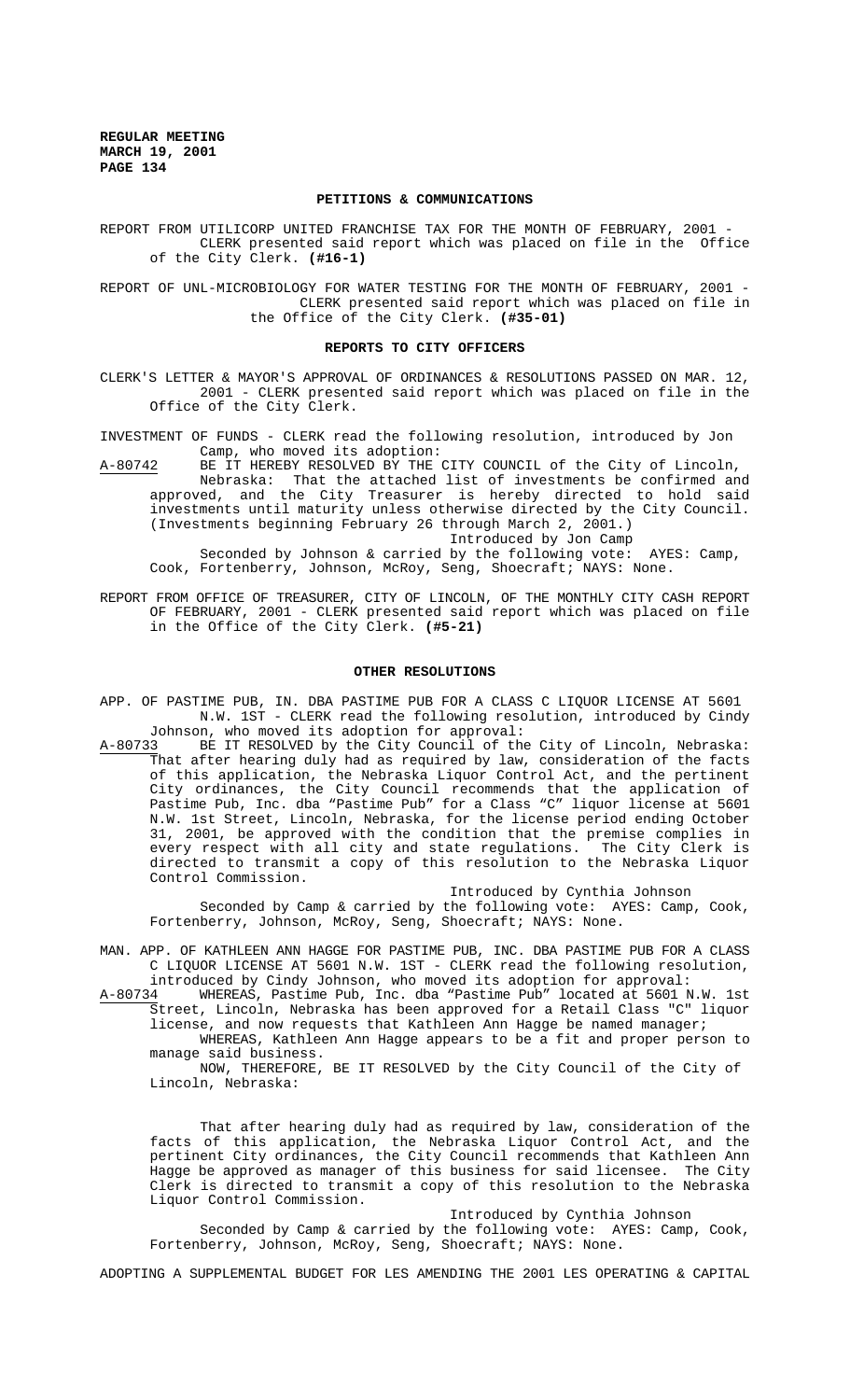BUDGET (3/5/00 - PLACED ON PENDING UNTIL 3/19/01) - CLERK read the following resolution, introduced by Jon Camp, who moved its adoption: WHEREAS, under the provisions of Section 4.24.090 of the Lincoln

Municipal Code, an annual budget (original) for the operation of the  $\frac{1}{2}$ Lincoln Electric System (LES) for 2001 was approved by the LES Administrative Board on October 20, 2000; and

WHEREAS, the LES Administrative Board approved Resolution 2001-2 (attached hereto) on January 19, 2001 as a supplement to the original budget approved on October 20, 2000 to reflect the change in the cash flow for the Salt Valley Generating Station due to final contract negotiations with a major supplier; and

WHEREAS, the LES Administrative Board requests that the original budget and the supplemental budget be recognized as the work plan for 2001; and

WHEREAS, pursuant to the above-cited code section, a public hearing was held on March 12, 2001, notice thereof having been published in one issue of the Lincoln Journal Star, newspaper published and of general circulation in the City more than five (5) days before such hearing.

NOW, THEREFORE, BE IT RESOLVED by the City Council of the City of Lincoln, Nebraska:

1. That pursuant to the provisions of Section 4.24.090 of the Lincoln Municipal Code, the Lincoln Electric System Supplemental Budget for the fiscal year beginning January 1, 2001, a copy of which is attached hereto and made a part of this resolution as fully as if set forth verbatim, is hereby adopted, and all funds listed therein are hereby appropriated for the several purposes therein stated.

2. That all money received and any of the aforesaid funds in excess of the estimated balances and receipts set forth in said budget shall be credited to the unappropriated surplus of such funds.

3. That all monies received and set apart for the operation and maintenance of the Lincoln Electric System and all monies received from any source that are required to be applied to the costs of said operation and maintenance, shall be deposited in the appropriate operation and maintenance account, and paid out upon the order of those designated by the LES Administrative Board.

Introduced by Jon Camp

Seconded by Johnson & carried by the following vote: AYES: Camp, Cook, Fortenberry, Johnson, McRoy, Seng, Shoecraft; NAYS: None.

APPROVING AN AMENDMENT TO THE AMERITAS INVESTMENT CORP. AGRMT. FOR THE PROVISION OF FINANCIAL CONSULTING SERVICES TO THE CITY TO AUTHORIZE THE CONTRACTOR TO ACT AS A PLACEMENT AGENT OR UNDERWRITER FOR CERTAIN FINANCIAL

TRANSACTIONS - CLERK read the following resolution, introduced by Jon Camp, who moved its adoption:<br>A-80736 WHEREAS, the City and Am

WHEREAS, the City and Ameritas Investment Corp. desire to amend the existing agreement for the provision of financial consulting services to the City of Lincoln approved on October 29, 1999 by Resolution No. A-79812.

NOW, THEREFORE, BE IT RESOLVED by the City Council of the City of Lincoln, Nebraska:

That the attached First Amendment to the Financial Consulting

Agreement Between the City of Lincoln, Nebraska and Ameritas Investment Corp. to authorize the City Finance Director to authorize the Contractor to act as placement agent or underwriter for particular financings is hereby approved. The Mayor is authorized to execute the same on behalf of the City.

The City Clerk is directed to transmit a fully executed copy of said Agreement to Ameritas Investment Corp., Attention William R. Giovanni.

Introduced by Jon Camp

Seconded by Johnson & carried by the following vote: AYES: Camp, Cook, Fortenberry, Johnson, McRoy, Seng, Shoecraft; NAYS: None.

SETTING HEARING DATE OF MONDAY, MARCH 26, 2001 AT 5:30 P.M. ON MAN. APP. OF MATTHEW HERMAN FOR NAMREH INC DBA "D & D DISTRIBUTOR" AT 5840 N  $70^{\text{TH}}$  $ST.$ 

CLERK read the following resolution, introduced by Jon Camp, who moved its adoption:

A-80739 BE IT HEREBY RESOLVED BY THE CITY COUNCIL, of the City of Lincoln, that a hearing date is hereby fixed for Mon., March 26, 2001 at 5:30 p.m. or as soon thereafter as possible in the City Council Chambers, County-City Building, 55 S. 10th St., Lincoln, NE, for the purpose of considering the Man. App. of Charles L. Salem for Salem Oil Company dba as South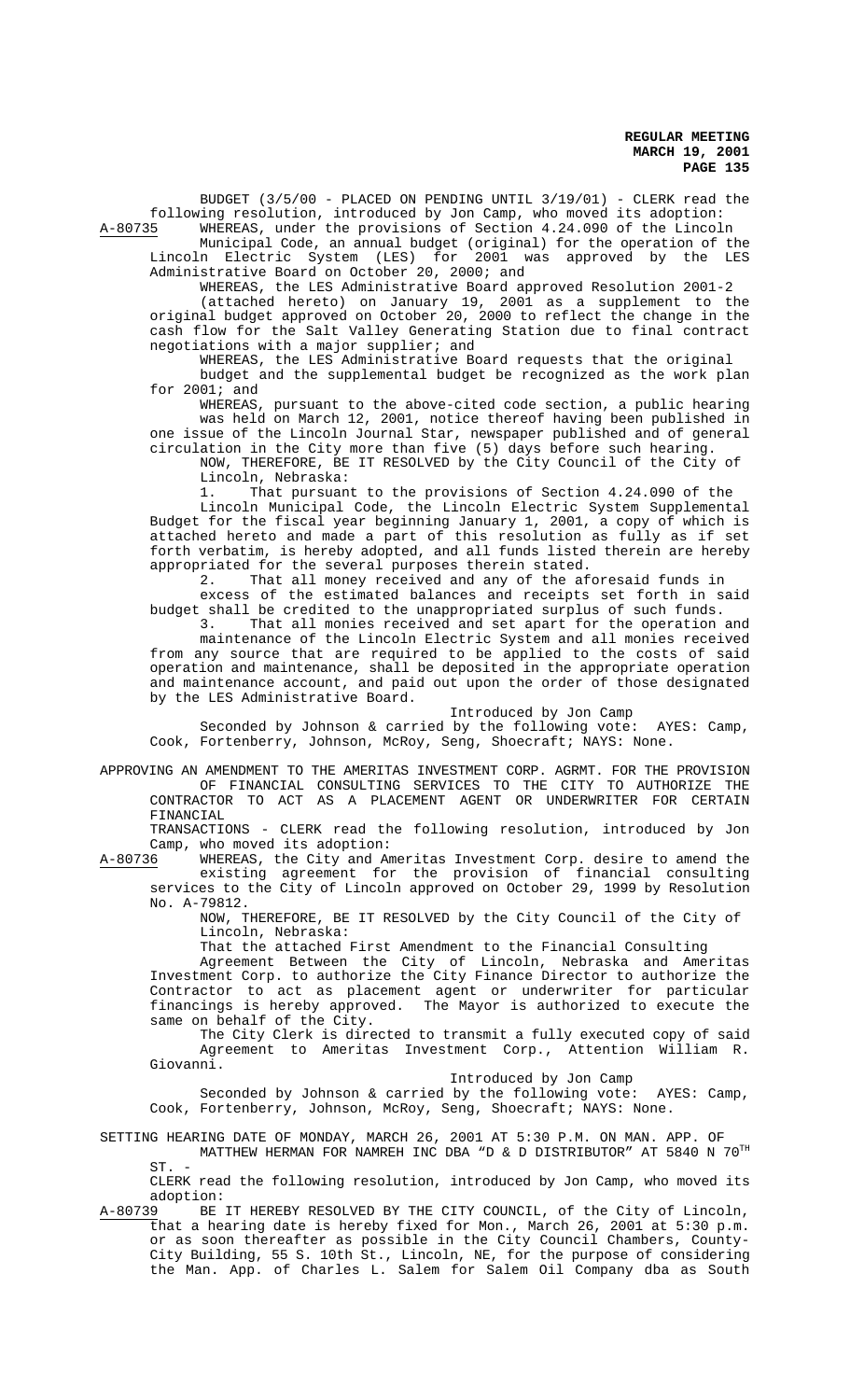Street Amoco at 1648 South St.

### Introduced by Jon Camp

Seconded by Johnson & carried by the following vote: AYES: Camp, Cook, Fortenberry, Johnson, McRoy, Seng, Shoecraft; NAYS: None.

SETTING HEARING DATE OF MONDAY, MARCH 26, 2001 AT 5:30 P.M. ON THE MAN. APP. OF CHARLES L. SALEM FOR SALEM OIL COMPANY DBA AS SOUTH STREET AMOCO AT 1648 SOUTH ST. - CLERK read the following resolution, introduced by Jon Camp, who moved its adoption:<br>A-80740 BE IT RESOLVED by the C:

BE IT RESOLVED by the City Council, of the City of Lincoln, that a hearing date is hereby fixed for Mon., March 26, 2001 at 5:30 p.m. or as soon thereafter as possible in the City Council chambers, County-City building, 555 S. 10th St., Lincoln, NE, for the purpose of considering the Man. App. of Charles L. Salem for Salem Oil Company dba as South Street Amoco at 1648 South St.

Introduced by Jon Camp

Seconded by Johnson & carried by the following vote: AYES: Camp, Cook, Fortenberry, Johnson, McRoy, Seng, Shoecraft; NAYS: None.

SETTING HEARING DATE OF MONDAY, APRIL 2, 2001 AT 1:30 P.M. ON APP. OF LEVY

PREMIUM FOODSERVICE LIMITED PARTNERSHIP DBA LEVY RESTAURANTS HAYMARKET PARK AT 999 NORTH SIXTH ST. - CLERK read the following resolution,

introduced by Jon Camp, who moved its adoption:<br>A-80741 BE IT RESOLVED by the City Council. of th

A-80741 BE IT RESOLVED by the City Council, of the City of Lincoln, that a hearing date is hereby fixed for Mon., April 2, 2001 at 1:30 p.m. or as soon thereafter as possible in the City Council Chambers, County-City Building, 555 S. 10th St., Lincoln, NE, for the purpose of considering the App. of Levy Premium Foodservice Limited Partnership dba Levy Restaurants at Haymarket Park for a Class I Liquor License at 999 North Sixth St. Introduced by Jon Camp.

Seconded by Johnson & carried by the following vote: AYES: Camp, Cook, Fortenberry, Johnson, McRoy, Seng, Shoecraft; NAYS: None.

## **ORDINANCES - 1ST & 2ND READING**

- VACATING THE SOUTH 40' OF X ST. ADJACENT TO LOT 1, BLOCK 6, NORTH LINCOLN ADD., GENERALLY LOCATED AT N. 9TH & X STS. - CLERK read an ordinance, introduced by Jon Camp, vacating the south 40' of X Street adjacent to Lot 1, Block 6, North Lincoln Addition, generally located at N. 9th & X Streets, and retaining title thereto in the City of Lincoln, Lancaster County, Nebraska, the first time.
- VACATING THE PUBLIC RIGHT-OF-WAY ADJACENT TO THE WEST SIDE OF STADIUM DR. FROM THE SOUTH LINE OF U ST. TO THE NORTH LINE OF LOT 4, BLOCK 10, NORTH LINCOLN ADD., & VACATING U ST. FROM THE EAST LINE OF 10TH ST. TO A POINT 12 FEET EAST OF THE WEST LINE OF STADIUM DR. - CLERK read and ordinance, introduced by Jon Camp, vacating the public right-of-way adjacent to the west side of Stadium Drive from the south line of U Street to the north line of Lot 4, Block 10, North Lincoln Addition, and U Street from the east line of 10th Street to a point 12 feet east of the west line of Stadium Drive, and retaining title thereto in the City of Lincoln, Lancaster County, Nebraska, the first time.
- APPROVING A LEASE AGRMT. BETWEEN THE CITY, AT&T, & TOUCH AMERICA FOR THE PLACEMENT OF TELECOMMUNICATIONS CONDUITS AT THE CITY'S ASHLAND WELLFIELD PROPERTY - Prior to reading:
- JOHNSON Moved for Bill 01-41 to have 2nd and 3rd Reading on 3/26/01. Seconded by Camp & carried by the following vote: AYES: Camp, Cook, Fortenberry, Johnson, McRoy, Seng, Shoecraft; NAYS: None.
- CLERK Read an ordinance, introduced by Jon Camp, the City of Lincoln desires to lease property in its Platte River wellfield, generally located near Ashland Nebraska, to AT&T Corp. and Touch America, Inc. for the placement of a conduit and fiber optic lines, the first time.

## **MISCELLANEOUS BUSINESS**

### **PENDING LIST -**

CAMP Moved to extend the Pending List for 1 week.